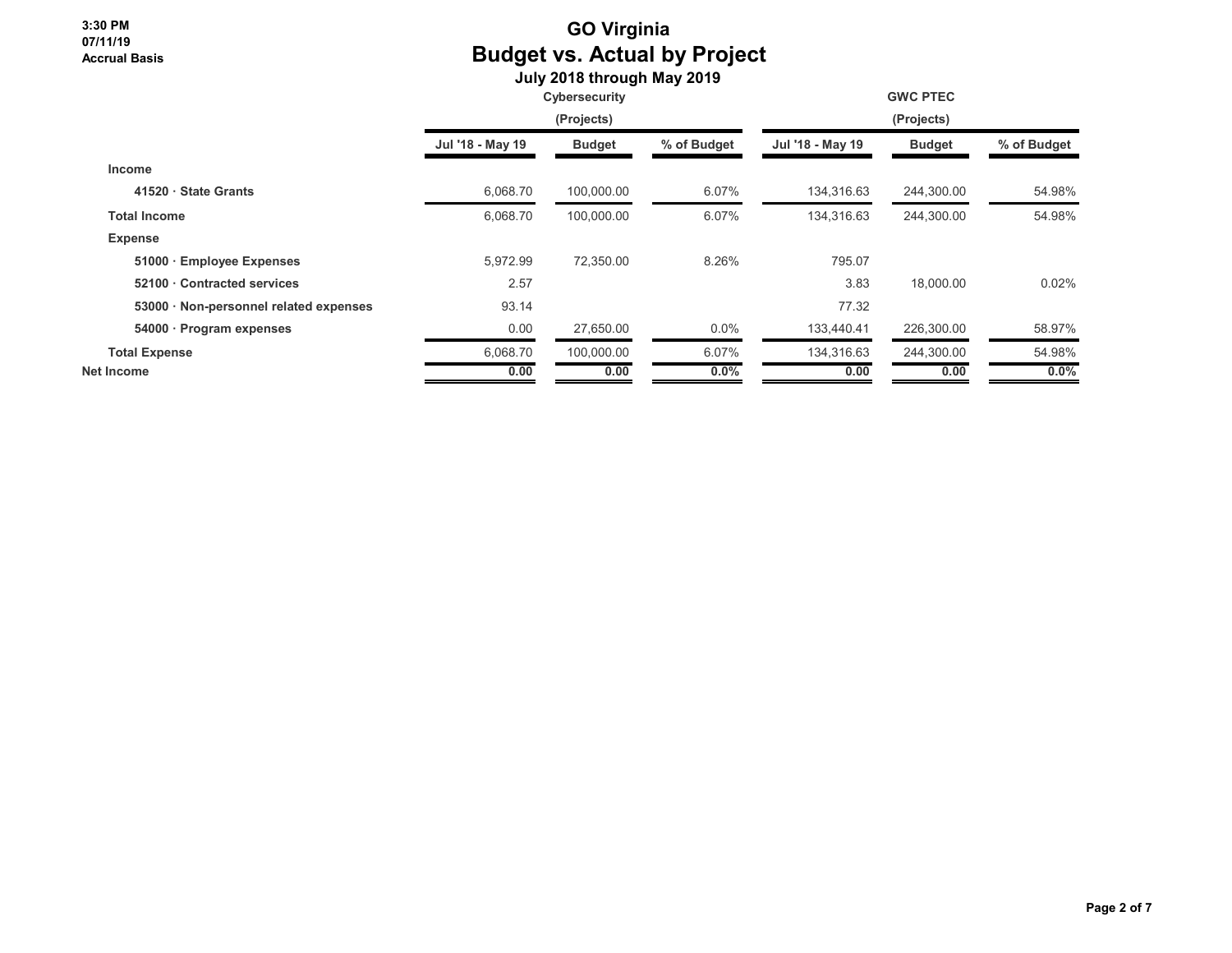## **GO Virginia Budget vs. Actual by Project**

 **July 2018 through May 2019**

**Site Readiness**

|                                        | (Projects)       |               |             | <b>Total Projects</b> |               |             |
|----------------------------------------|------------------|---------------|-------------|-----------------------|---------------|-------------|
|                                        | Jul '18 - May 19 | <b>Budget</b> | % of Budget | Jul '18 - May 19      | <b>Budget</b> | % of Budget |
| <b>Income</b>                          |                  |               |             |                       |               |             |
| 41520 · State Grants                   | 55.760.15        | 58.675.00     | 95.03%      | 241.055.99            | 735,987.00    | 32.75%      |
| <b>Total Income</b>                    | 55,760.15        | 58,675.00     | 95.03%      | 241,055.99            | 735,987.00    | 32.75%      |
| <b>Expense</b>                         |                  |               |             |                       |               |             |
| 51000 · Employee Expenses              | 505.92           |               |             | 39,930.82             | 142,909.00    | 27.94%      |
| 52100 Contracted services              | 1.29             | 800.00        | 0.16%       | 16.50                 | 23,800.00     | 0.07%       |
| 53000 · Non-personnel related expenses | 27.94            |               |             | 9.990.90              | 25,260.00     | 39.55%      |
| 54000 · Program expenses               | 55,225.00        | 57,875.00     | 95.42%      | 191,117.77            | 544,018.00    | 35.13%      |
| <b>Total Expense</b>                   | 55,760.15        | 58.675.00     | 95.03%      | 241,055.99            | 735,987.00    | 32.75%      |
| Net Income                             | 0.00             | 0.00          | $0.0\%$     | 0.00                  | 0.00          | $0.0\%$     |